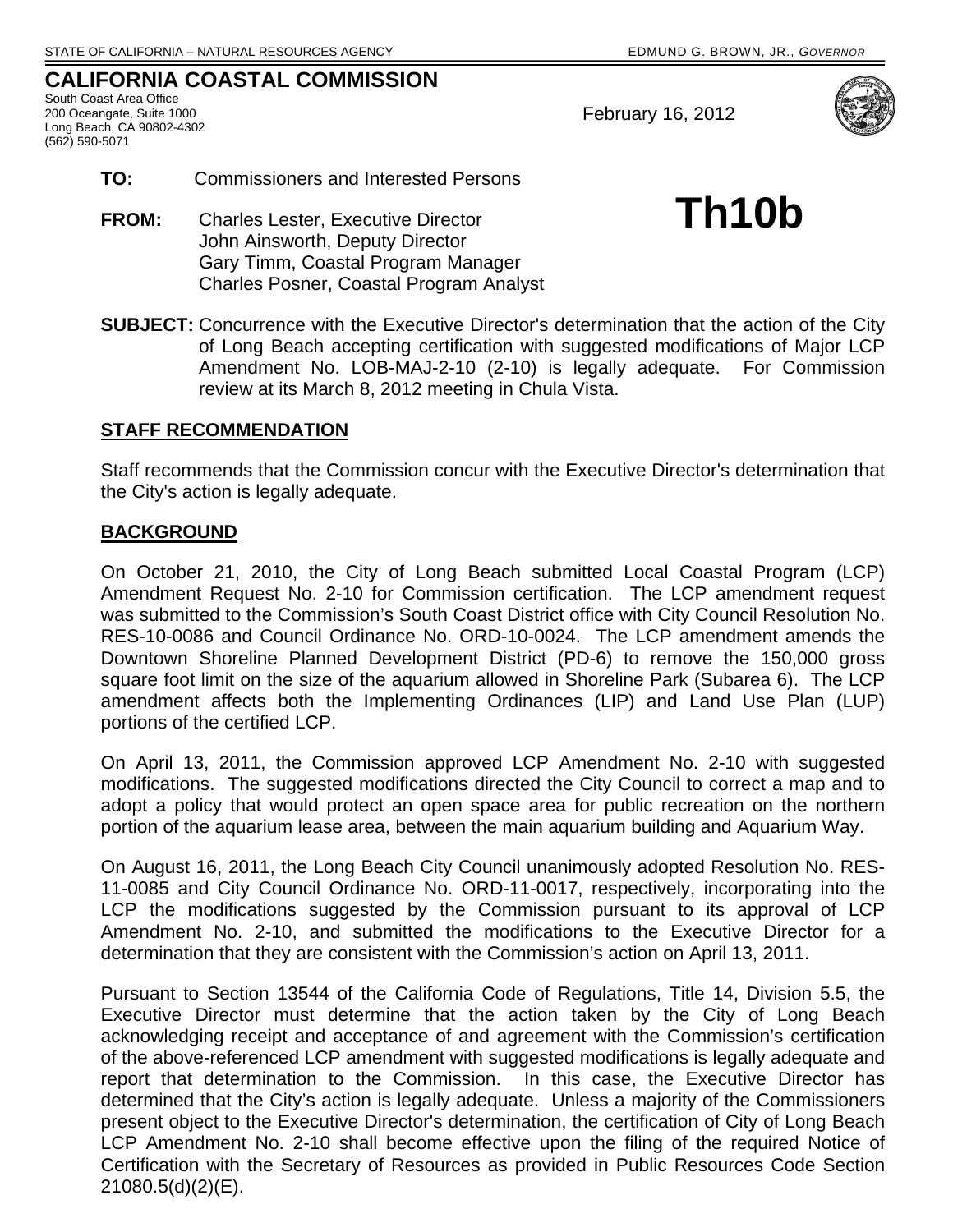RESOLUTION NO. RES-11-0085

A RESOLUTION OF THE CITY COUNCIL OF THE CITY OF LONG BEACH ADOPTING, AFTER PUBLIC HEARING, AMENDMENTS TO THE LOCAL COASTAL PROGRAM ELEMENT OF THE GENERAL PLAN OF THE CITY OF LONG BEACH; AND AUTHORIZING THE DIRECTOR OF DEVELOPMENT SERVICES TO SUBMIT CERTIFIED COPIES OF THIS RESOLUTION TOGETHER **ALL SUPPORTING MATERIALS AND THE WITH** ORDINANCE AMENDING THE DOWNTOWN SHORELINE PLANNED DEVELOPMENT DISTRICT (PD-6) TO THE CALIFORNIA COASTAL COMMISSION FOR APPROVAL **AND CERTIFICATION** 

The City Council of the City of Long Beach resolves as follows:

Section 1. The City Council does hereby find, determine and declare:

A. The City Council of the City of Long Beach has adopted, pursuant to Section 65300, et seq., of the California Government Code, a Local Coastal Program (LCP) as an Element of the City's General Plan.

The City Council desires to amend the Local Coastal Program **B.** (LCP) of the General Plan by amending PD-6 as it relates to the Golden Shore Master Plan, the Aquarium of the Pacific expansion, and the removal of certain Tidelands Trust restrictions in the PD-6 area as previously approved by the California State Lands Commission.

C. On April 13, 2011 at a duly noticed public hearing, the California Coastal Commission approved certain proposed amendments to

MJM:kjm A11-01814 (7/20/11) L:\Apps\CtyLaw32\WPDocs\D019\P015\00266126.DOC

1

 $\overline{2}$ 

3

4

5

6

 $\overline{7}$ 

8

9

10

11

12

13

 $14$ 

15

16

17

18

19

20

 $21$ 

22

23

24

25

26

27

28

Long

333 West

1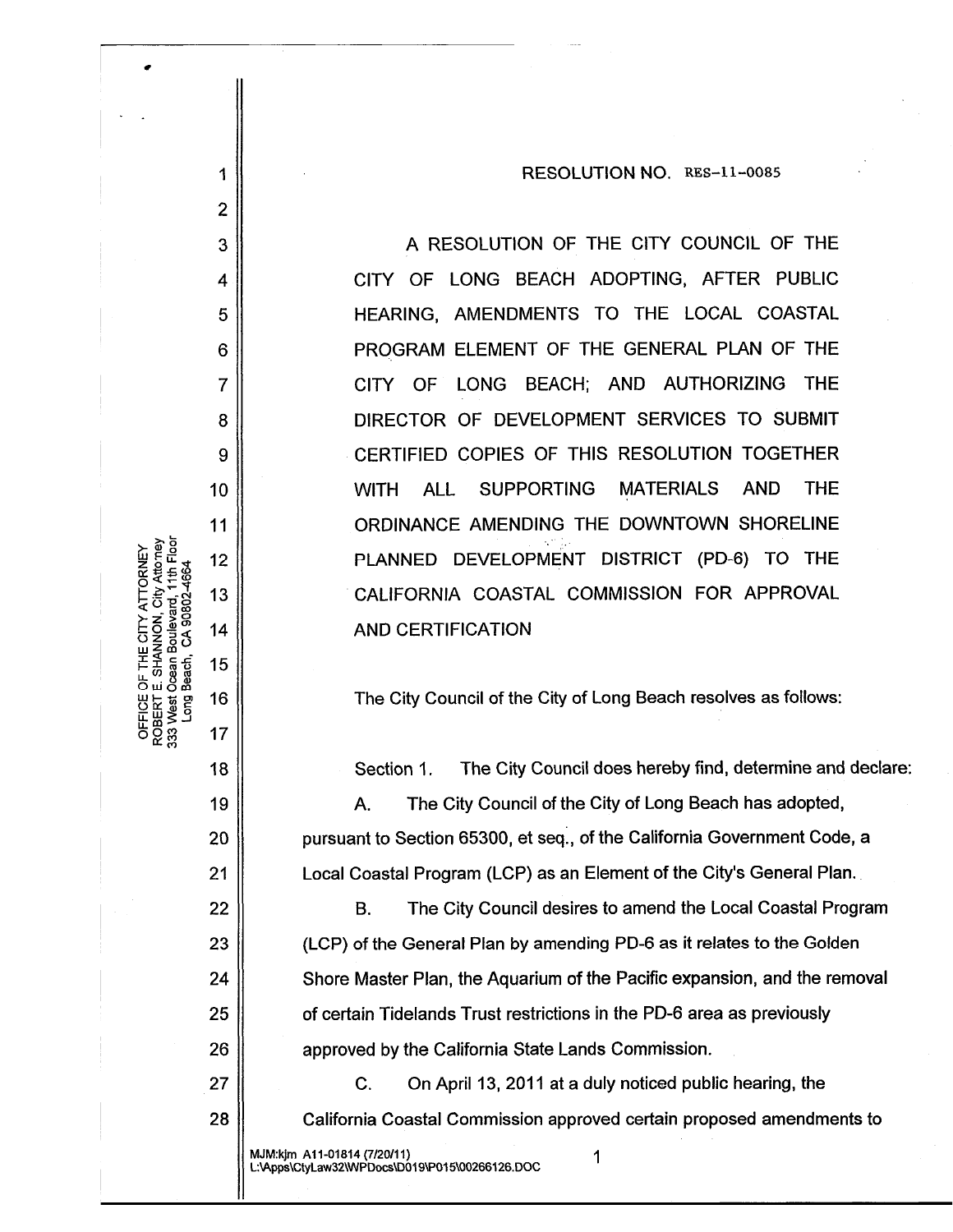PD-6 that would accommodate a development proposal to expand the Aquarium of the Pacific provided that the City incorporate a suggested modification to the PD-6 amendment under consideration.

D. On June 16, 2011 at a duly noticed public hearing, the California Coastal Commission approved certain proposed amendments to PD-6 that would accommodate a development proposal commonly referred to as the "Golden Shore Master Plan," provided that the City incorporate suggested modifications to the PD-6 amendment under consideration.

E. On June 21, 2011 the City Council authorized the City Manager to execute an Exchange Agreement with the State Lands Commission removing certain Tidelands Trust restrictions from the Queensway Bay parcel (the "Pike") of PD-6 and concurrently adding similar Tidelands Trust restrictions to certain areas of the City in and around the Colorado Lagoon parcel and the Marine Stadium Channel parcel, which Exchange Agreement was approved by the State Lands Commission at a duly noticed public meeting on June 23, 2011.

In accordance with the determination of the California Coastal F. Commission at its hearings conducted on April 13, 2011 and June 16, 2011, the City has incorporated the California Coastal Commission's "suggested" modifications" to the proposed amendments to PD-6 in an ordinance presented to and adopted by the City Council at a duly noticed public hearing conducted on August 9, 2011.

23 Section 2. The Director of Development Services is hereby authorized to 24 submit a certified copy of this Resolution and a certified copy of Ordinance No. 25 ORD-11-0017 amending the zoning regulations of the City of Long Beach together 26 with appropriate supporting materials, to the California Coastal Commission for 27 certification and approval by the Coastal Commission as amendments to the City's Local  $28<sup>1</sup>$ Coastal Program and the implementing ordinances thereof in accordance with the MJM:kjm A11-01814 (7/20/11)  $\overline{2}$ L:\Apps\CtyLaw32\WPDocs\D019\P015\00266126.DOC

OFFICE OF THE CITY ATTORNEY<br>ROBERT E. SHANNON, City Attorney<br>333 West Ocean Boulevard, 11th Floor Beach, CA 90802-466-**Long**  1

 $\overline{2}$ 

3

4

5

6

 $\overline{7}$ 

8

9

10

 $11$ 

 $12$ 

13

14

15

16

17

18

19

20

 $21$ 

22